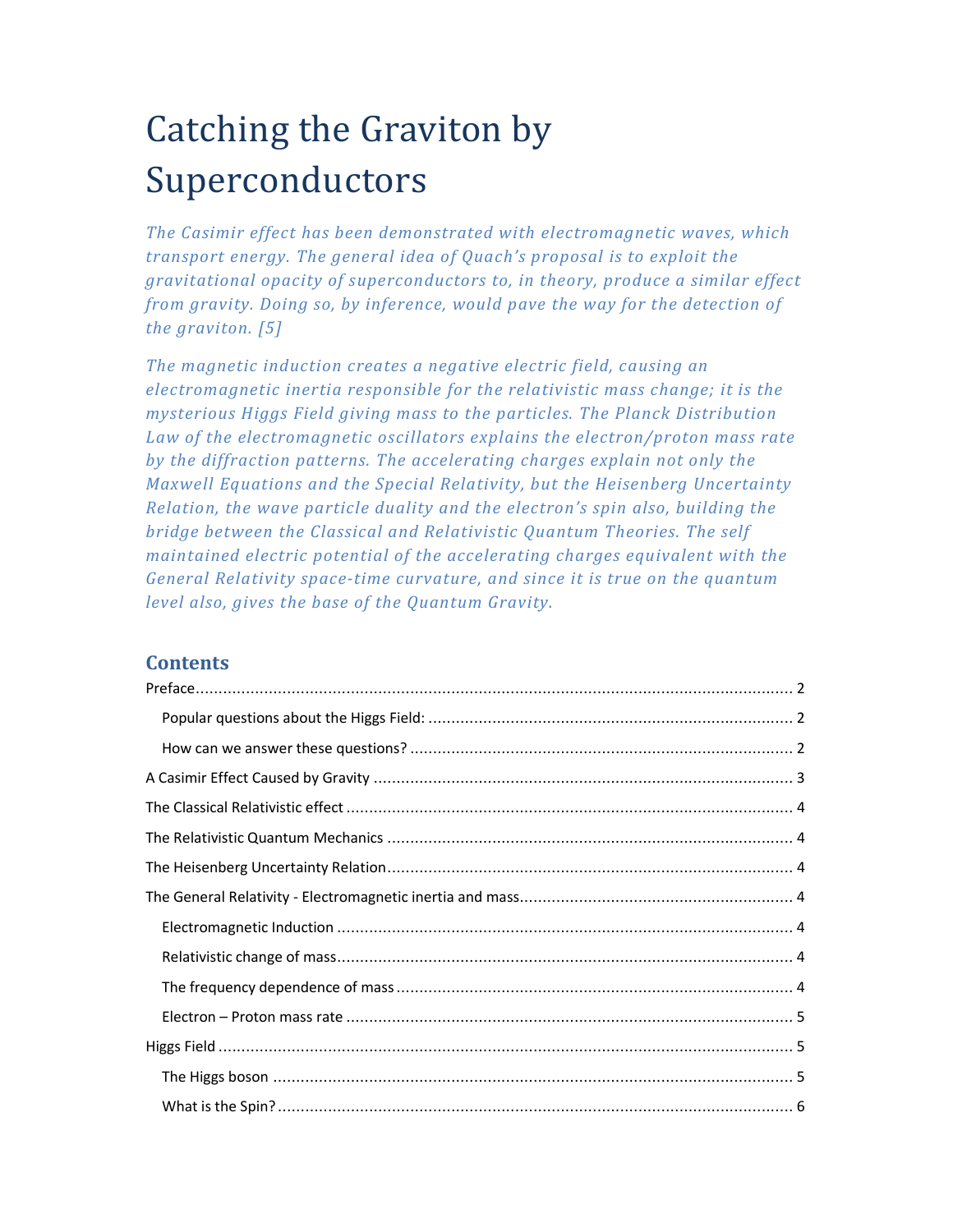Author: George Rajna

# **Preface**

# **Popular questions about the Higgs Field:**

1.) If the Higgs field is responsible for imbuing particles with mass, and mass is responsible for gravity, is it possible that the Higgs field will provide the missing link between general relativity and quantum mechanics i.e. could the Higgs field be the basis of a quantum theory of gravity?

2.) Can the theoretical Higgs Field be used as the "cause" of relativistic momentum or relativistic kinetic energy of a moving body?

3.) Does Einstein's General Relativity need to be adjusted for the Higgs field?

4.) Since the Higgs field gives most particles mass, and permeates all space, then GR needs the Higgs field to be a theory of space?

5.) So where GR is highly curved, the Higgs field is also curved? And does a highly curved Higgs field affect the way particles acquire mass? For that matter, a curved space-time would also curve electromagnetic field?

## **How can we answer these questions?**

There is an explanation of the magnetic effect caused by the electric current from the observed effects of the accelerating electrons, causing naturally the experienced changes of the electric field potential along the electric wire. The charge distribution is lowering in the reference frame of the accelerating charges linearly: ds/dt = at (time coordinate), but in the reference frame of the current it is parabolic:  $s = a/2 t^2$  (geometric coordinate). The accelerating electrons explain not only the Maxwell Equations and the Special Relativity, but the Heisenberg Uncertainty Relation, the wave particle duality and the electron's spin also, building the bridge between the Classical and Quantum Theories. [1]

One origin of the Quantum Physics is the Planck Distribution Law of the electromagnetic oscillators, giving equal intensity for 2 different wavelengths on any temperature. Any of these two wavelengths will give equal intensity diffraction patterns, building different asymmetric constructions, for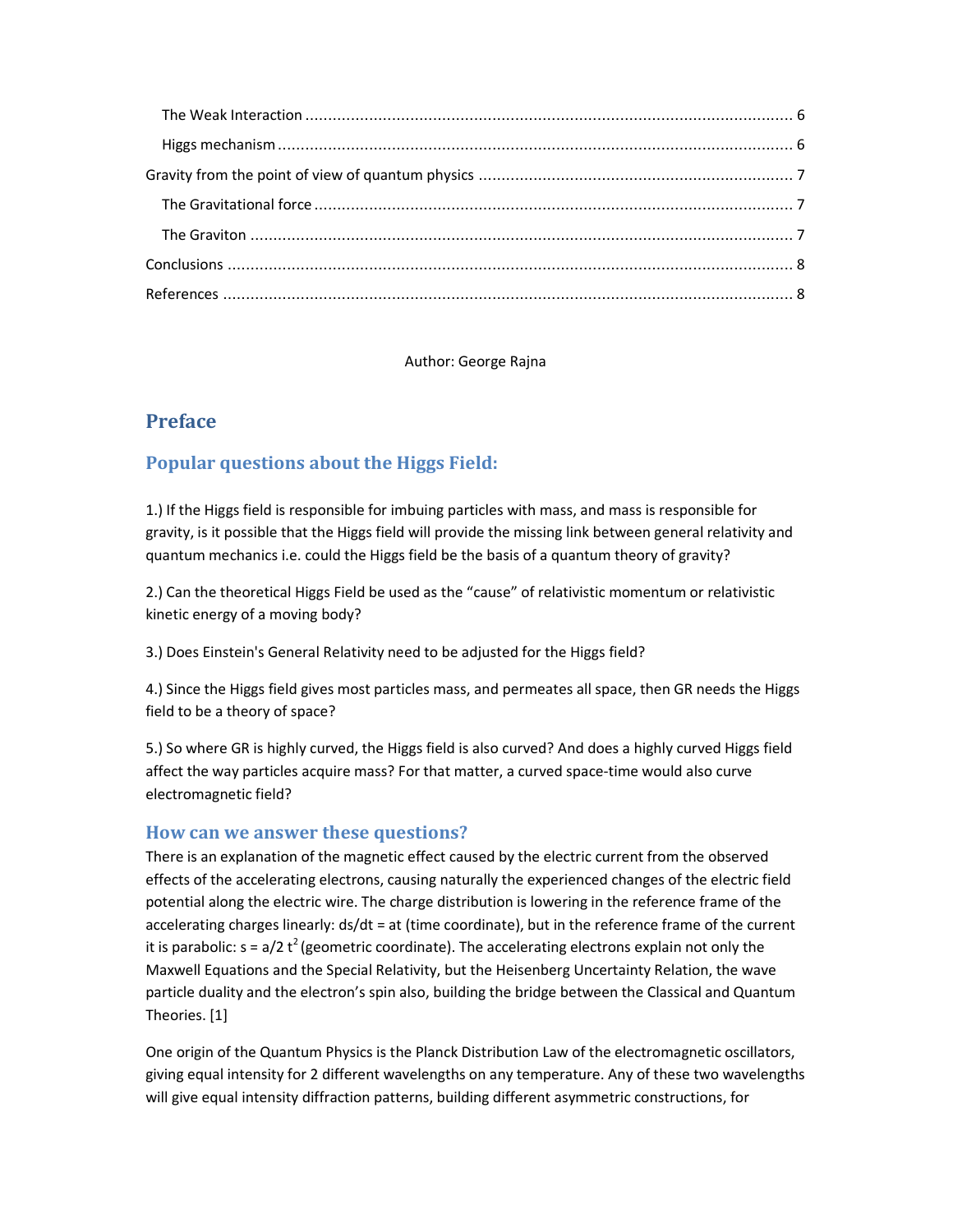example proton - electron structures (atoms), molecules, etc. Since the particles are centers of diffraction patterns they also have particle – wave duality as the electromagnetic waves have. The Electroweak Interaction shows that the Weak Interaction is basically electromagnetic in nature. The arrow of time shows the entropy grows by changing the temperature dependent diffraction patterns of the electromagnetic oscillators. [2]

## **A Casimir Effect Caused by Gravity**

Our current understanding of physics has one rather large gaping hole in it: two of the best and most widely accepted theories of the quantum world—the Standard Model of Particle Physics—and that of gravitation—a tenet of general relativity—simply don't mesh.

By that, we mean the laws that describe the behavior of the physical universe at the scale we interact with (the macroscale) cannot currently be reconciled with those we use to describe the quantum underpinnings of matter, and consequently, any rational explanations of where it all came from.

This big problem all comes down to a very small particle theorized to exist—one that would resolve many of the paradoxes brought on by incongruities between the Standard Model and General Relativity—called the graviton.

According to physicists, the graviton, if it really does exist, would provide a satisfyingly symmetrical perspective on the known forces of nature, which presently excludes gravity. Every other force has a corresponding elementary particle through which it acts on matter; the strong force has gluons, the electromagnetic force has photons, and the weak force has the W and Z bosons. To the minds searching for order in the underlying fabric of reality, the existence of the graviton, or a similar particle, to mediate gravity has an inexorable appeal.

The problem has always been detecting these theoretical particles. According to this research paper, an experimental device capable of detecting gravitons directly would require the mass of Jupiter to function, and even then, it would likely only detect one graviton each decade: a rate that would essentially render any graviton indistinguishable from background noise.

So, until something more feasible comes along, the most promising techniques revolve around detecting their effects. And now, a scientist at the University of Tokyo has suggested we use superconductors.

The paper, written by James Quach, suggests that super-cooled superconductors might be able to act as gravitational mirrors, taking advantage of the Casimir effect to reflect gravity waves back and forth between two units. As the mirrors approach one another, the longer waves no longer fit in that space, decreasing the energy level between them. That decrease serves to draw the two mirrors closer together.

The Casimir effect has been demonstrated with electromagnetic waves, which transport energy. The general idea of Quach's proposal is to exploit the gravitational opacity of superconductors to, in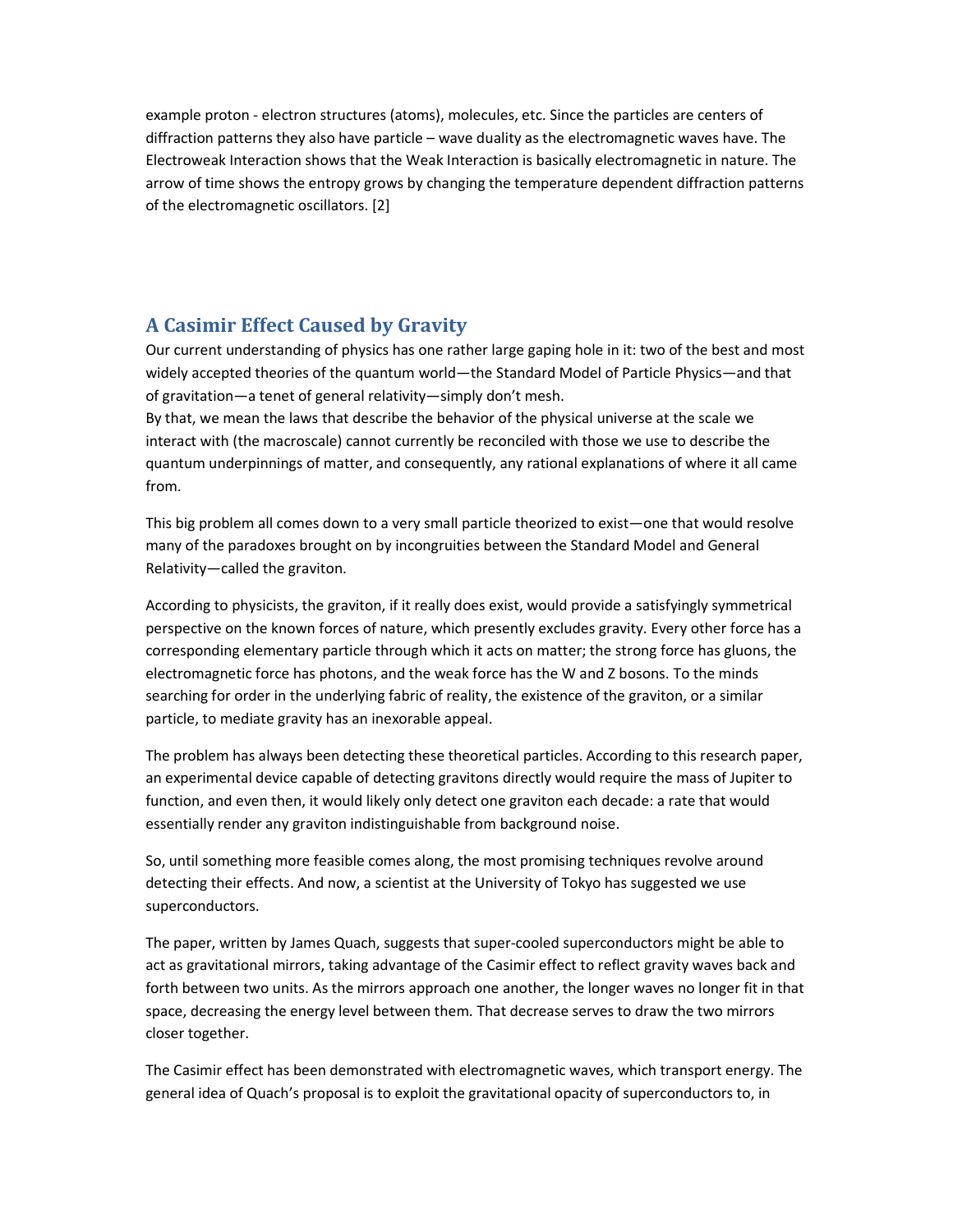theory, produce a similar effect from gravity. Doing so, by inference, would pave the way for the detection of the graviton. [5]

## **The Classical Relativistic effect**

The moving charges are self maintain the electromagnetic field locally, causing their movement and this is the result of their acceleration under the force of this field.

In the classical physics the charges will distributed along the electric current so that the electric potential lowering along the current, by linearly increasing the way they take every next time period because this accelerated motion. [1]

## **The Relativistic Quantum Mechanics**

The same thing happens on the atomic scale giving a dp impulse difference and a dx way difference between the different part of the not point like particles.

Commonly accepted idea that the relativistic effect on the particle physics it is the fermions' spin another unresolved problem in the classical concepts. If the electric charges can move only with accelerated motions in the self maintaining electromagnetic field, once upon a time they would reach the velocity of the electromagnetic field. The resolution of this problem is the spinning particle, constantly accelerating and not reaching the velocity of light because the acceleration is radial.

## **The Heisenberg Uncertainty Relation**

I think that we have a simple bridge between the classical and quantum mechanics by understanding the Heisenberg Uncertainty Relations. It makes clear that the particles are not point like but have a dx and dp uncertainty.

# **The General Relativity - Electromagnetic inertia and mass**

#### **Electromagnetic Induction**

Since the magnetic induction creates a negative electric field as a result of the changing acceleration, it works as an electromagnetic inertia, causing an electromagnetic mass. [1]

#### **Relativistic change of mass**

The increasing mass of the electric charges the result of the increasing inductive electric force acting against the accelerating force. The decreasing mass of the decreasing acceleration is the result of the inductive electric force acting against the decreasing force. This is the relativistic mass change explanation, especially importantly explaining the mass reduction in case of velocity decrease.

#### **The frequency dependence of mass**

Since  $E = h\nu$  and  $E = mc^2$ ,  $m = h\nu$  / $c^2$  that is the *m* depends only on the *v* frequency. It means that the mass of the proton and electron are electromagnetic and the result of the electromagnetic induction, caused by the changing acceleration of the spinning and moving charge! It could be that the *m<sup>o</sup>* inertial mass is the result of the spin, since this is the only accelerating motion of the electric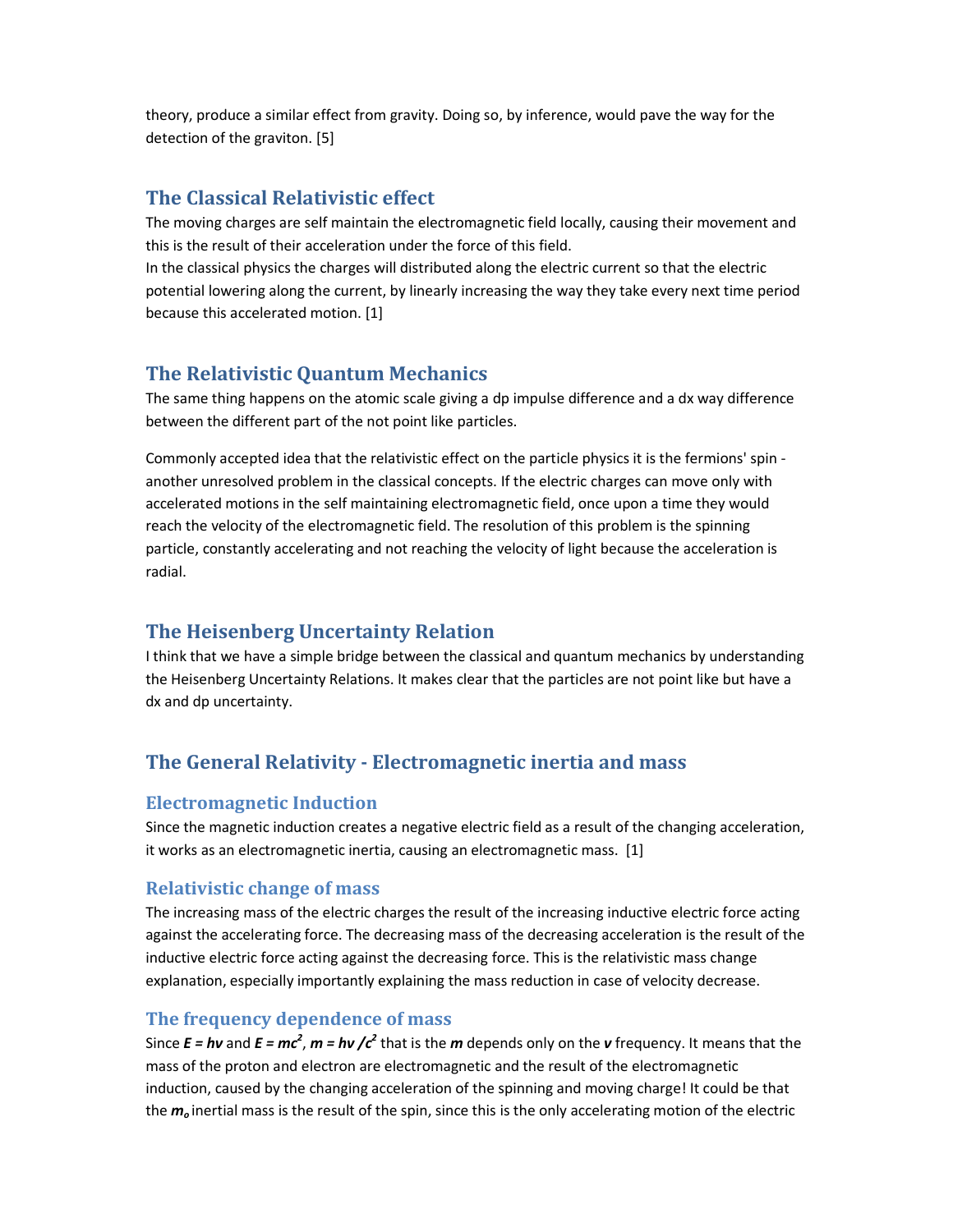charge. Since the accelerating motion has different frequency for the electron in the atom and the proton, they masses are different, also as the wavelengths on both sides of the diffraction pattern, giving equal intensity of radiation. [2]

#### **Electron – Proton mass rate**

There is an asymmetry between the mass of the electric charges, for example proton and electron, can understood by the asymmetrical Planck Distribution Law. This temperature dependent energy distribution is asymmetric around the maximum intensity, where the annihilation of matter and antimatter is a high probability event. In the maximum intensity no diffraction patterns with equal intensity that is no fermions only bosons. The asymmetric sides are creating different frequencies of electromagnetic radiations being in the same intensity level and compensating each other. One of these compensating ratios is the electron – proton mass ratio. The lower energy side has no compensating intensity level, it is the dark energy and the corresponding matter is the dark matter. The Planck distribution law explains the different frequencies of the proton and electron, giving equal intensity to different lambda wavelengths! Also since the particles are diffraction patterns they have some closeness to each other – can be seen as a gravitational force.

In Quantum Field Theory (QFT), particles are described by excitations of a quantum field that satisfies the appropriate quantum mechanical field equations. The excitations of the quantum field mean diffraction patterns in my theory. [2]

# **Higgs Field**

The Higgs mechanism is a result of something called a field that extends throughout space, even where no particles are present. This notion is probably most familiar to you from a magnetic field. You feel a force between a magnet and your refrigerator even when "nothing" is there. A field can fill "empty" space. The Higgs field extends throughout space. Elementary particles acquire their masses by interacting with this field. It is kind of like space is charged and particles get mass through their interactions with this charge.

The Higgs boson is not directly responsible for mass. The Higgs field is. The boson is a particle that tells us our understanding of this mechanism is correct. It also is a big clue as to where that field came from in the first place. Its discovery tells us that what we expected to be true was indeed correct, and it gives us clues as to what else might underlie the Standard Model. [4]

#### **The Higgs boson**

By March 2013, the particle had been proven to behave, interact and decay in many of the expected ways predicted by the Standard Model, and was also tentatively confirmed to have + parity and zero spin, two fundamental criteria of a Higgs boson, making it also the first known scalar particle to be discovered in nature, although a number of other properties were not fully proven and some partial results do not yet precisely match those expected; in some cases data is also still awaited or being analyzed.

In my opinion, the best explanation of the Higgs mechanism for a lay audience is the one invented by David Miller. You can find it here: http://www.strings.ph.qmul.ac.uk/~jmc/epp/higgs3.html The field must come first. The boson is an excitation of the field. So no field, no excitation. On the other hand in quantum field theory it is difficult to separate the field and the excitations. The Higgs field is what gives particles their mass.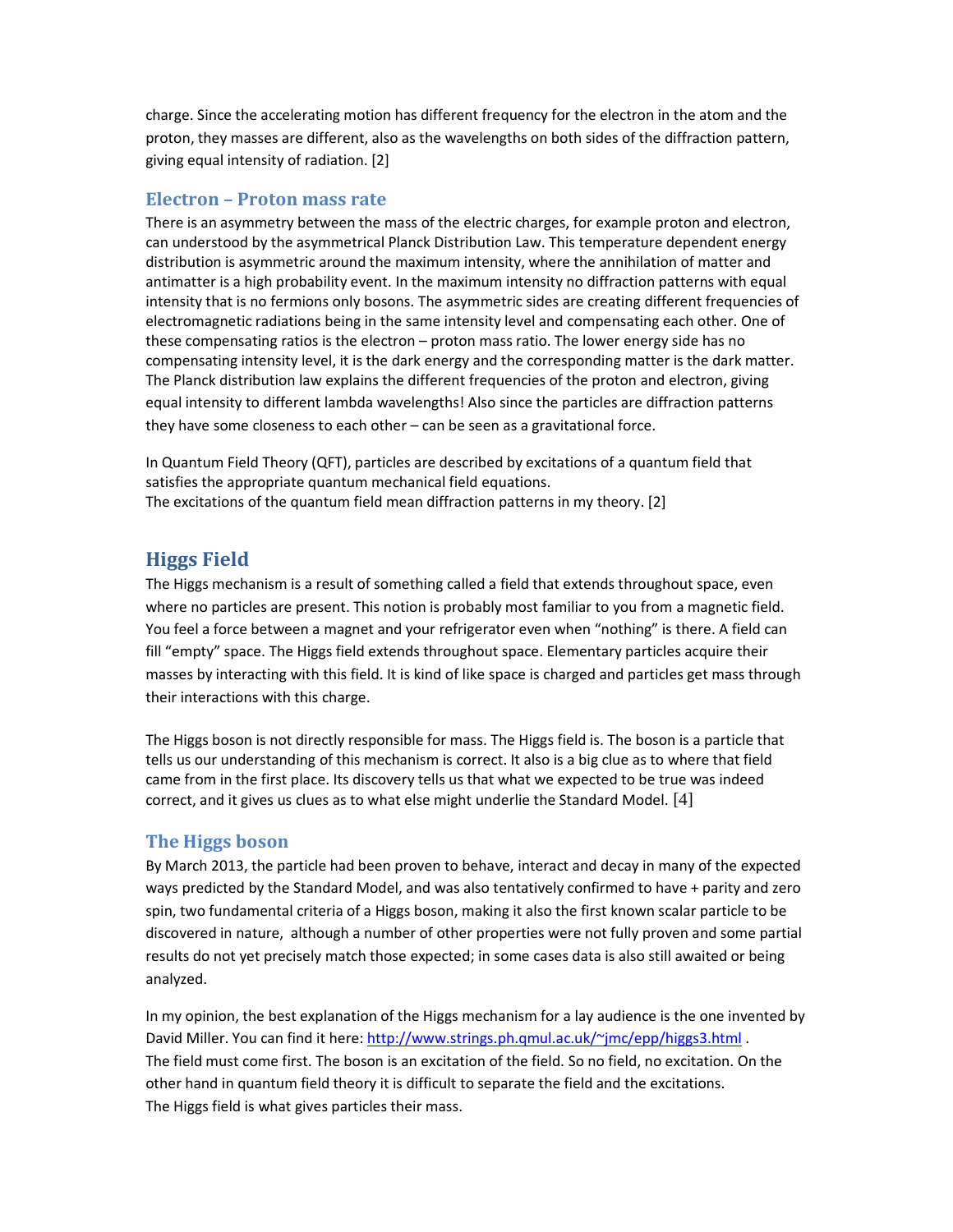There is a video that gives an idea as to the Higgs field and the boson. It is here: http://www.youtube.com/watch?v=RIg1Vh7uPyw . Note that this analogy isn't as good as the Miller one, but as is usually the case, if you look at all the analogies you'll get the best understanding of the situation.

#### **What is the Spin?**

So we know already that the new particle has spin zero or spin two and we could tell which one if we could detect the polarizations of the photons produced. Unfortunately this is difficult and neither ATLAS nor CMS are able to measure polarizations. The only direct and sure way to confirm that the particle is indeed a scalar is to plot the angular distribution of the photons in the rest frame of the centre of mass. A spin zero particles like the Higgs carries no directional information away from the original collision so the distribution will be even in all directions. This test will be possible when a much larger number of events have been observed. In the mean time we can settle for less certain indirect indicators.

#### **The Weak Interaction**

Since the Higgs boson is necessary to the W and Z bosons, the dipole change of the Weak interaction and the change in the magnetic effect caused gravitation must be conducted. The Wien law is also important to explain the Weak interaction, since it describes the  $T_{\text{max}}$  change and the diffraction patterns change. [2]

#### **Higgs mechanism**

The magnetic induction creates a negative electric field, causing an electromagnetic inertia. Probably it is the mysterious Higgs field giving mass to the charged particles? We can think about the photon as an electron-positron pair, they have mass. The neutral particles are built from negative and positive charges, for example the neutron, decaying to proton and electron. The wave – particle duality makes sure that the particles are oscillating and creating magnetic induction as an inertial mass, explaining also the relativistic mass change. Higher frequency creates stronger magnetic induction, smaller frequency results lesser magnetic induction. It seems to me that the magnetic induction is the secret of the Higgs field.

In particle physics, the Higgs mechanism is a kind of mass generation mechanism, a process that gives mass to elementary particles. According to this theory, particles gain mass by interacting with the Higgs field that permeates all space. More precisely, the Higgs mechanism endows gauge bosons in a gauge theory with mass through absorption of Nambu–Goldstone bosons arising in spontaneous symmetry breaking.

The simplest implementation of the mechanism adds an extra Higgs field to the gauge theory. The spontaneous symmetry breaking of the underlying local symmetry triggers conversion of components of this Higgs field to Goldstone bosons which interact with (at least some of) the other fields in the theory, so as to produce mass terms for (at least some of) the gauge bosons. This mechanism may also leave behind elementary scalar (spin-0) particles, known as Higgs bosons.

In the Standard Model, the phrase "Higgs mechanism" refers specifically to the generation of masses for the W<sup>+</sup>, and Z weak gauge bosons through electroweak symmetry breaking. The Large Hadron Collider at CERN announced results consistent with the Higgs particle on July 4, 2012 but stressed that further testing is needed to confirm the Standard Model.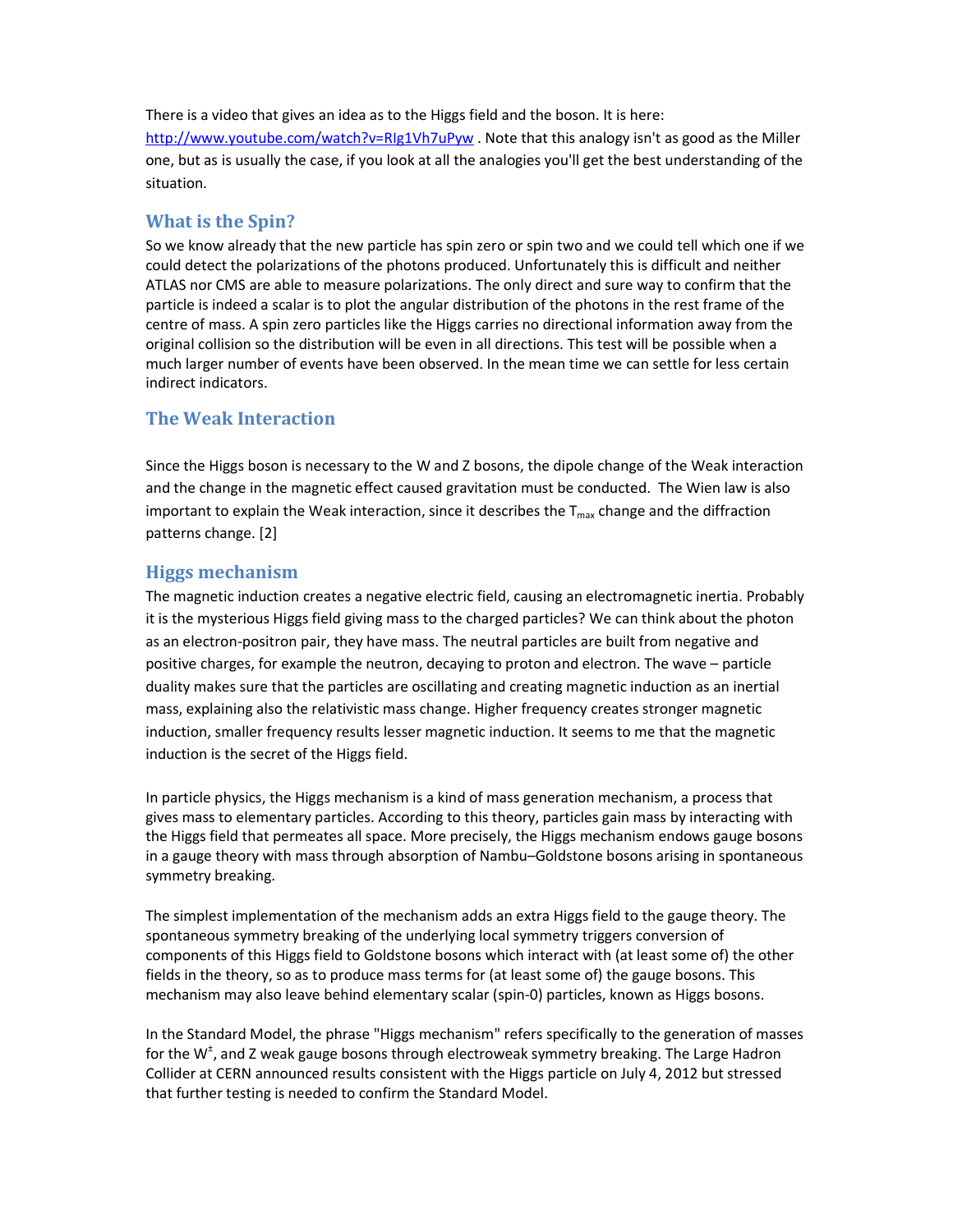# **Gravity from the point of view of quantum physics**

#### **The Gravitational force**

The gravitational attractive force is basically a magnetic force.

The same electric charges can attract one another by the magnetic force if they are moving parallel in the same direction. Since the electrically neutral matter is composed of negative and positive charges they need 2 photons to mediate this attractive force, one per charges. The Bing Bang caused parallel moving of the matter gives this magnetic force, experienced as gravitational force.

Since graviton is a tensor field, it has spin = 2, could be 2 photons with spin = 1 together.

You can think about photons as virtual electron – positron pairs, obtaining the necessary virtual mass for gravity.

The mass as seen before a result of the diffraction, for example the proton – electron mass rate Mp=1840 Me. In order to move one of these diffraction maximum (electron or proton) we need to intervene into the diffraction pattern with a force appropriate to the intensity of this diffraction maximum, means its intensity or mass.

The Big Bang caused acceleration created radial currents of the matter, and since the matter is composed of negative and positive charges, these currents are creating magnetic field and attracting forces between the parallel moving electric currents. This is the gravitational force experienced by the matter, and also the mass is result of the electromagnetic forces between the charged particles. The positive and negative charged currents attracts each other or by the magnetic forces or by the much stronger electrostatic forces!?

The gravitational force attracting the matter, causing concentration of the matter in a small space and leaving much space with low matter concentration: dark matter and energy. There is an asymmetry between the mass of the electric charges, for example proton and electron, can understood by the asymmetrical Planck Distribution Law. This temperature dependent energy distribution is asymmetric around the maximum intensity, where the annihilation of matter and antimatter is a high probability event. The asymmetric sides are creating different frequencies of electromagnetic radiations being in the same intensity level and compensating each other. One of these compensating ratios is the electron – proton mass ratio. The lower energy side has no compensating intensity level, it is the dark energy and the corresponding matter is the dark matter.

#### **The Graviton**

In physics, the graviton is a hypothetical elementary particle that mediates the force of gravitation in the framework of quantum field theory. If it exists, the graviton is expected to be massless (because the gravitational force appears to have unlimited range) and must be a spin-2 boson. The spin follows from the fact that the source of gravitation is the stress-energy tensor, a second-rank tensor (compared to electromagnetism's spin-1 photon, the source of which is the four-current, a first-rank tensor). Additionally, it can be shown that any massless spin-2 field would give rise to a force indistinguishable from gravitation, because a massless spin-2 field must couple to (interact with) the stress-energy tensor in the same way that the gravitational field does. This result suggests that, if a massless spin-2 particle is discovered, it must be the graviton, so that the only experimental verification needed for the graviton may simply be the discovery of a massless spin-2 particle. [3]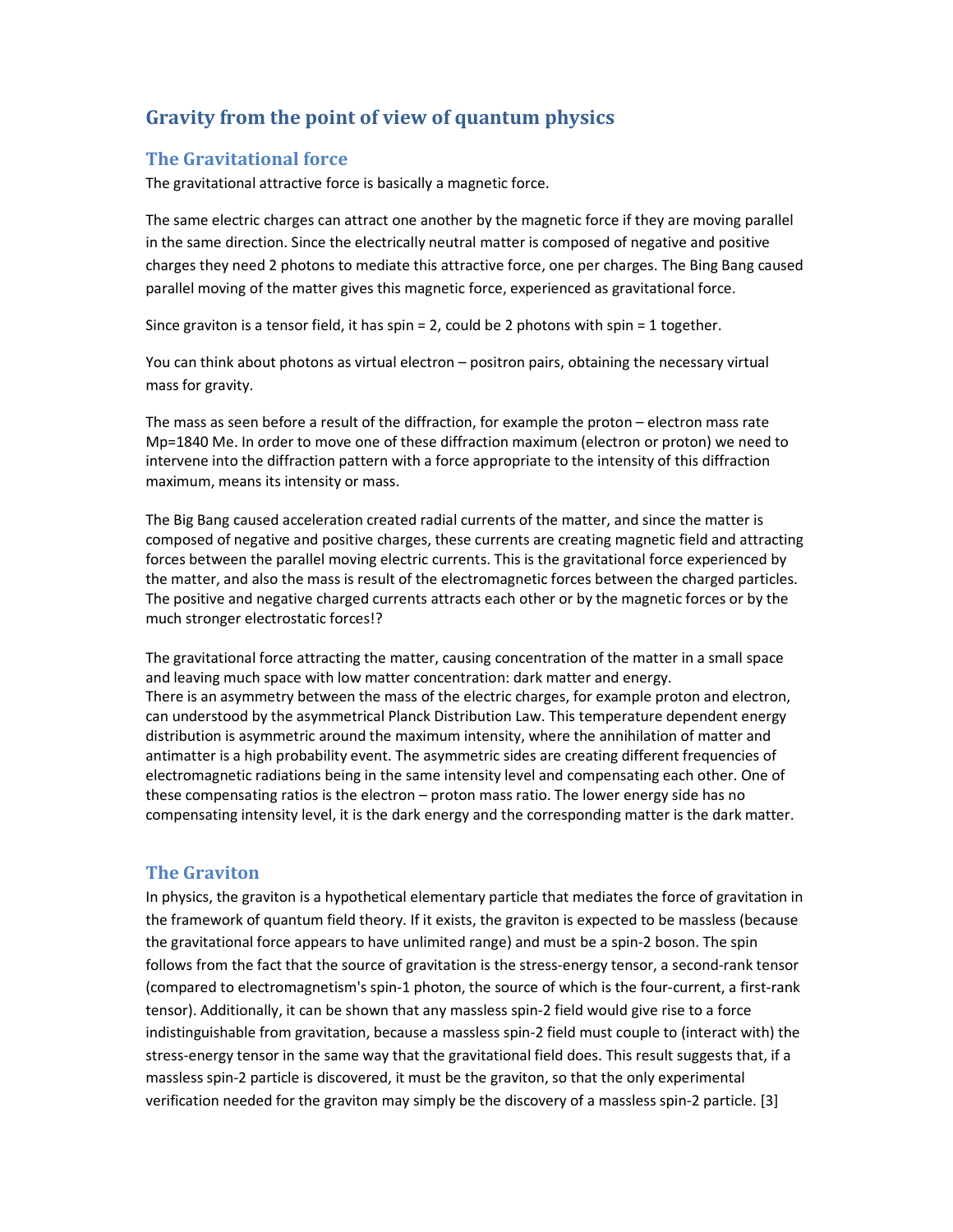# **Conclusions**

As Quach freely acknowledges, his paper does delve into speculation, not just about the properties of superconductors, but about the graviton itself. However, it does lead us down one possible avenue of experimentation, and that can't be a bad thing.

The electric currents causing self maintaining electric potential is the source of the special and general relativistic effects. The Higgs Field is the result of the electromagnetic induction. The Graviton is two photons together.

#### **References**

[1] The Magnetic field of the Electric current and the Magnetic induction

Author: George Rajna

Publication date: 15/09/2013

Website: Academia.edu

http://academia.edu/3833335/The\_Magnetic\_field\_of\_the\_Electric\_current

Last accessed: 28/02/2014

[2] 3 Dimensional String Theory

Author: George Rajna

Publication date: 13/06/2013

Website: Academia.edu

http://academia.edu/3834454/3\_Dimensional\_String\_Theory

Last accessed: 28/02/2014

[3] Graviton Production By Two Photon and Electron-Photon Processes In Kaluza-Klein Theories With Large Extra Dimensions

Authors: David Atwood, Shaouly Bar-Shalom, Amarjit Soni

Journal reference: Phys.Rev. D61 (2000) 116011 Publication date: 21/09/1999

Website: Arxiv.org

http://arxiv.org/abs/hep-ph/9909392

Last accessed: 28/02/2014

[4] Explaining the Higgs – Interview with Lisa Randall, Professor of Science in Harvard's Department of Physics